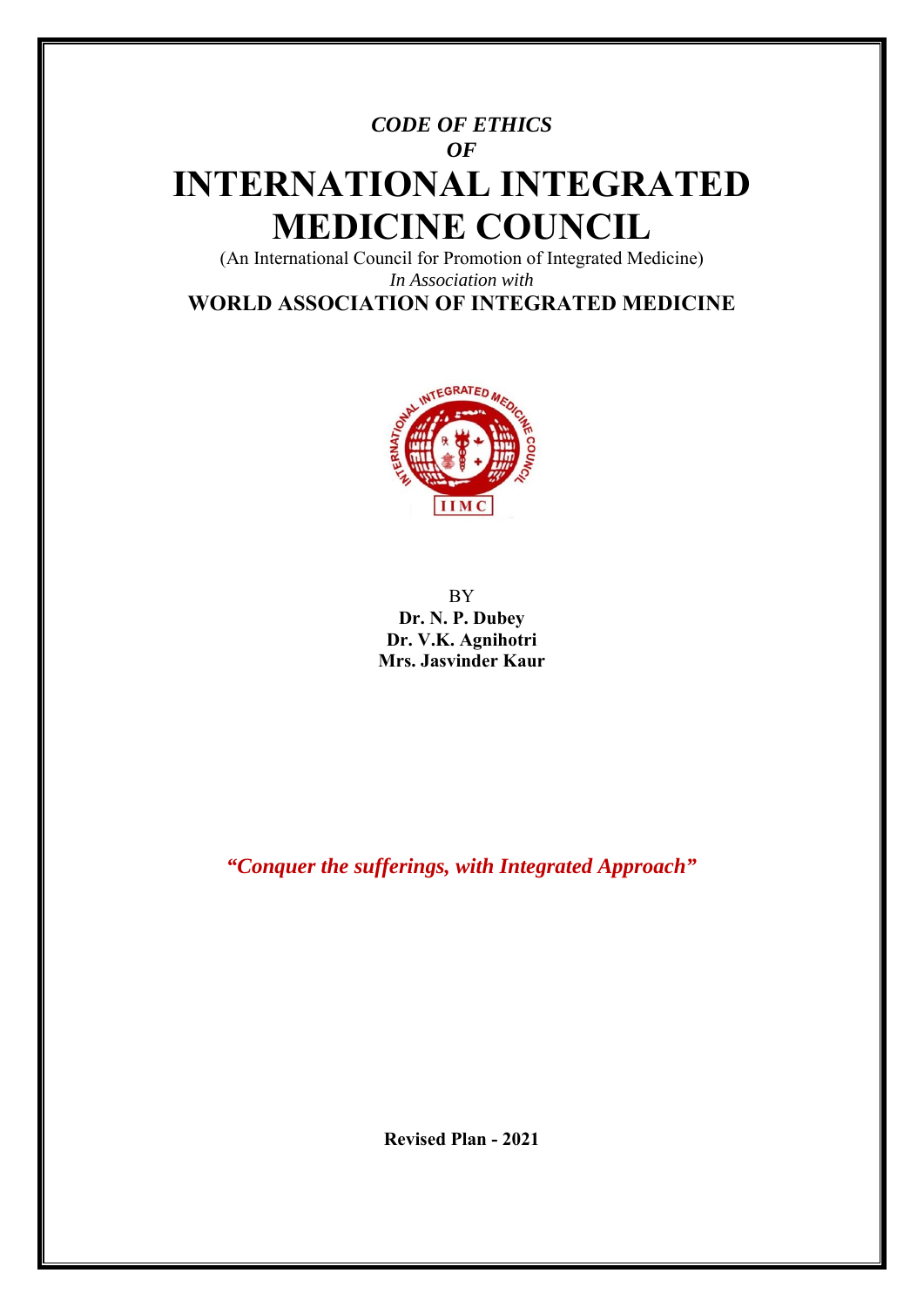#### *CODE OF ETHICS OF*

**INTERNATIONAL INTEGRATED MEDICINE COUNCIL** 

(An International Council for Promotion of Integrated Medicine)

In Association with

**WORLD ASSOCIATION OF INTEGRATED MEDICINE** 



**BY** 

**Dr. N. P. Dubey**  MBBS; MD (Inte. Med.); Ph.\ D.; D Sc (WAIM) ;DTCD;DY;(BHU); DIA; ND; DHHC (Holistic Health); FWAIM; LFAO (USA)

**Founder President** 

# **Dr. V.K. AGNIHOTRI**

BAMS; M D (AY); Dip.Yoga(BHU) ; Ph D; FWAIM. Former Prof. & Head Department of Swasthavritta RSPGAC; Hardwar **Medical Advisor** 

> **Mrs. Jasvinder Kaur**  B Sc; L L B; FWAIM. Advocate at Delhi High Court **Legal Advisor**

*"Conquer the sufferings, with Integrated Approach"* 

# **HEAD OFFICE**

At-146/2, Lane No. 4, North Block, West Vinod Nagar, Delhi – 110092

**Revised Plan- 2021**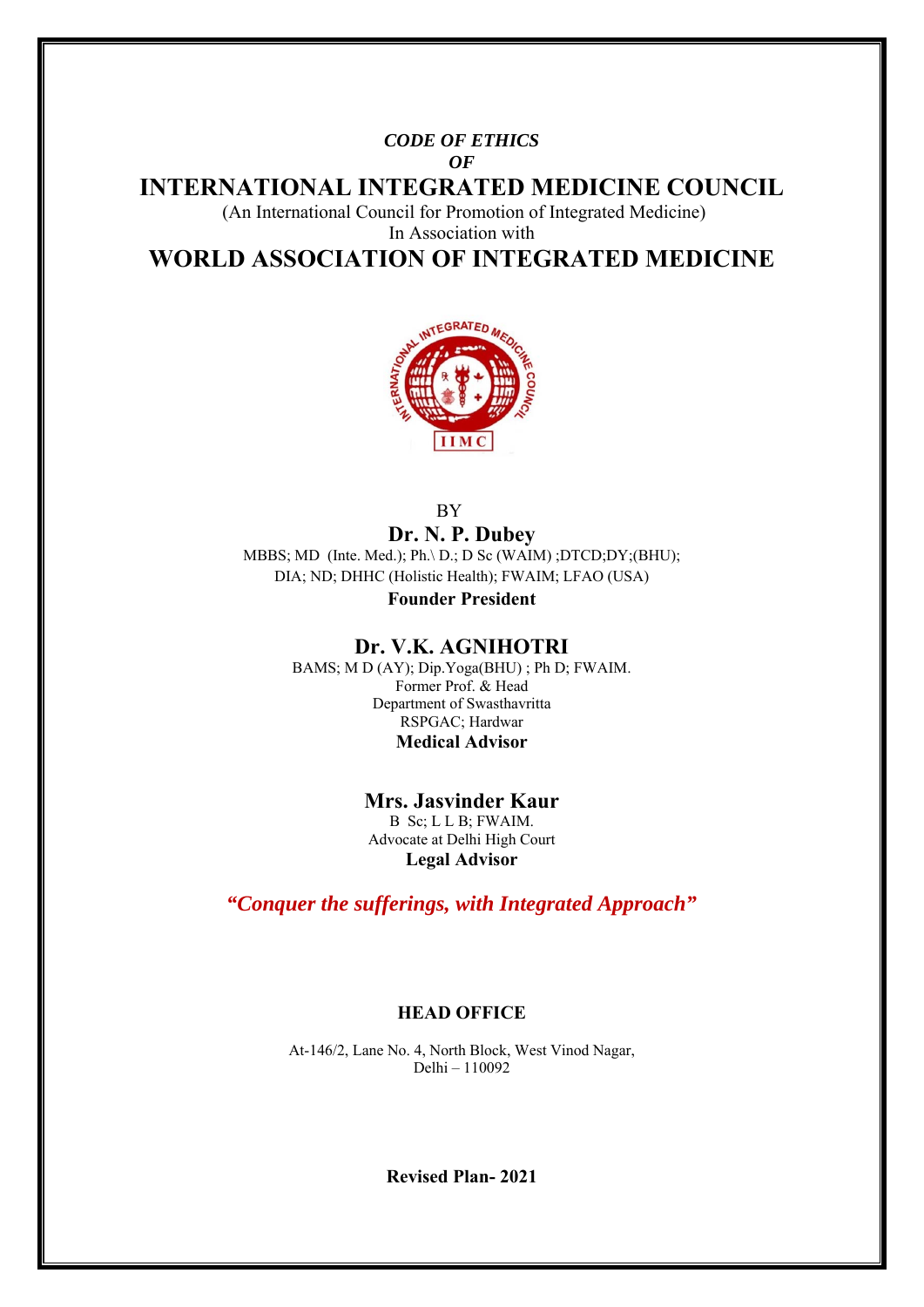#### *COPY RIGHT*   **INTERNATIONAL INTEGRATED MEDICINE COUNCIL (All rights Reserved)**

(No part of this publication can be reproduced, stored in retrieval System or transmitted in any form or by any way or mean or otherwise without the prior permission of the author and publisher).



## Published By **World Association of Integrated Medicine (WAIM)**



*"Conquer the sufferings, with Integrated Approach"* 

First Plan – 1996 Second Plan – 1998 Third Plan  $-2005$ Revised Plan - 2021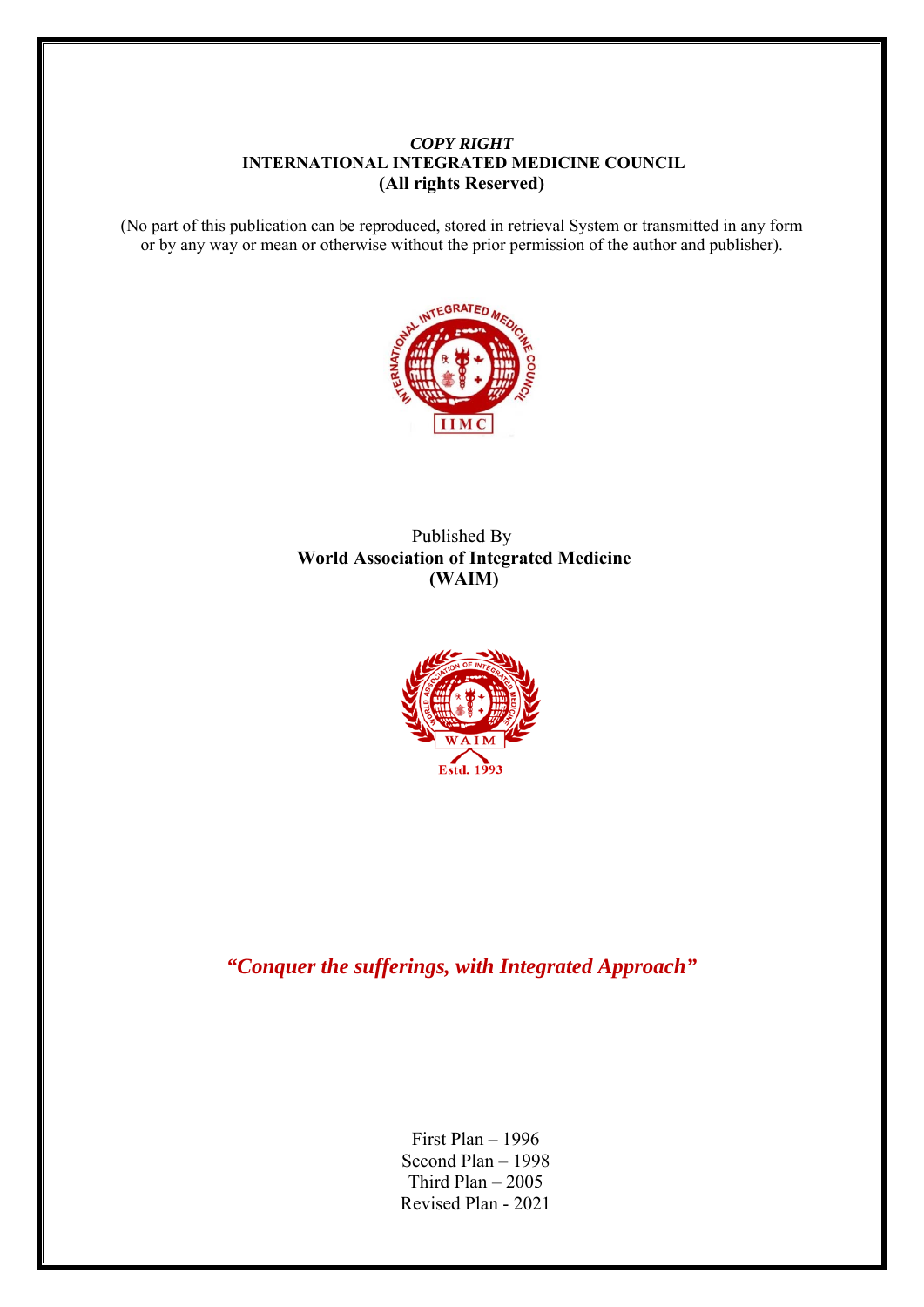# **PREFACE**

 Man has practiced for the amelioration of his ailments since the beginning of the civilization with whatever was available around him in vegetable, mineral and animal kingdom and such persons were revered by the society and an image of God was visualized in them by the beneficiaries. The older Ayurvedic Literature has spelt out qualities of a good physician as well as rules for quality conduct for their profession e.g. **Sushruta, Charak** and **Bagbhatta** etc.

**Hippocrates,** the Father of Modern Medicine also laid down the ethics for good conduct of Modern Medicine Physicians long back which are still binding on them and administered as oath at the completion of their graduation. There are statuary bodies which keep a watch and punish those who bring bad name to the profession.

 The recognition of Integrated System of Medicine by World Health Organization in 1976 was for providing Primary Health Care to the community which will be within their easy reach, cheap, from local resources with appropriate technology and with their active participation without the side effects as that of modern medicines.

 There is need for a code of conduct (Code of Ethics) for the physicians of Integrated Medicine (a combination of best of all prevailing medical systems with or without drugs) to be practiced sincerely for establishing high standards.

 With the above aims in view, an attempt has been made by the International Integrated Medicine Council (IIMC) in association with World Association of Integrated Medicine (WAIM) for the practitioners of Integrated Medicine. It is hoped that following these ethical conduct rules will go a long way in the quality service of the community at large.

# **World Association of Integrated Medicine**

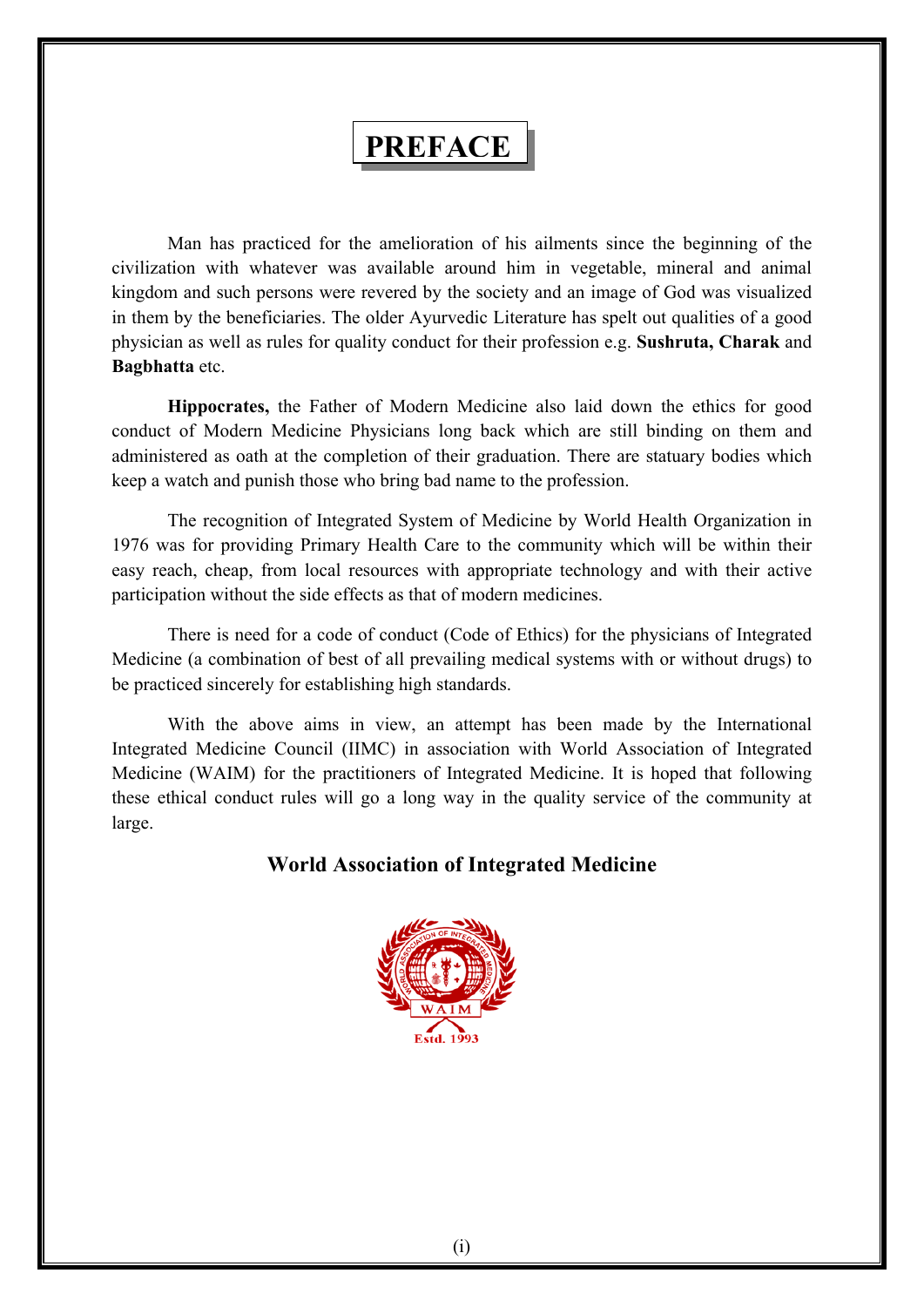# **INTRODUCTION**

 World Health Assembly met in 1976 to prepare the strategy for "Health for All". The Alma-Ata Declaration of **"Health for All by 2000 AD"** through Primary Health Care took place on September 13th, 1977. Primary Health Care has been described as "essential health care based on practical, scientifically sound and socially accepted methods and technology made universally accessible to individuals and families in the community through their full participation and at a cost that a community and country can afford to maintain their development in the spirit of self reliance and self determination. Subsequently, the Alma-Ata declaration outlined that the Primary Health Care is based on the training and scientific orientation provided to health care workers including physicians, nurses, midwives, auxiliary and community workers and traditional medical practitioners.

 International Integrated Medicine Council (IIMC) has established guidelines and regulations outlining the **Code of Ethics** that integrated medical practitioners and healers are supposed to follow in consequence of their teaching, training, certification, membership and fellowship of World Association of Integrated Medicine (WAIM) and its associated, affiliated and recognized institutions and collaborating units.

 I am sure; the members registered and associated with International Integrated Medicine Council (IIMC) will follow the **Code of Ethics** of the Council and provide feedback to strengthen the ethics of the Council.

**"Service to Man is Service to God"** 

 **(Dr. N. P. Dubey) President**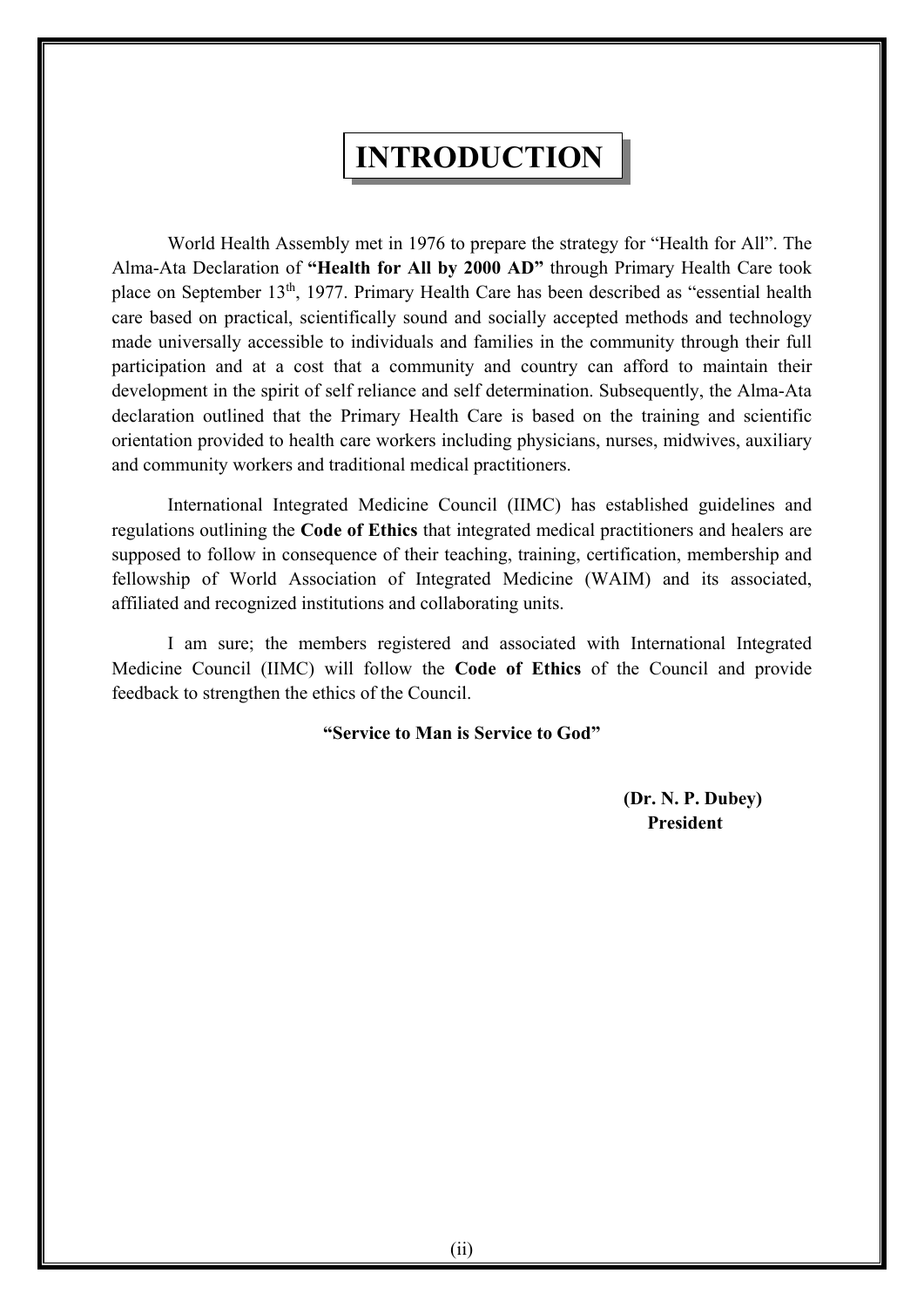# **INDEX**

| <b>SI. NO.</b> | <b>CONTENTS</b>                             | <b>PAGE</b> |
|----------------|---------------------------------------------|-------------|
|                | Preface                                     |             |
| 2.             | Introduction                                | (11)        |
| 3.             | Aims and objectives                         | $01 - 01$   |
| 4.             | Practitioners                               | $02 - 03$   |
| 5.             | <b>Ethics for Practitioners.</b>            | $04 - 08$   |
|                | A. General Duties of Practitioners          | $04 - 04$   |
|                | <b>B.</b> Unethical Practitioners           | $04 - 04$   |
|                | C. Duties towards the Patient               | $05 - 05$   |
|                | D. Attitudes of Practitioners to each other | $05-05$     |
|                | E. Practitioner and Commercialization       | $05 - 06$   |
|                | F. Practitioner and Public                  | $06 - 07$   |
|                | G. Registration and Clauses                 | $07-07$     |
|                | H. Cancellation of Registration             | $07 - 08$   |
|                | I. Additional Ethical Matters               | 08-08       |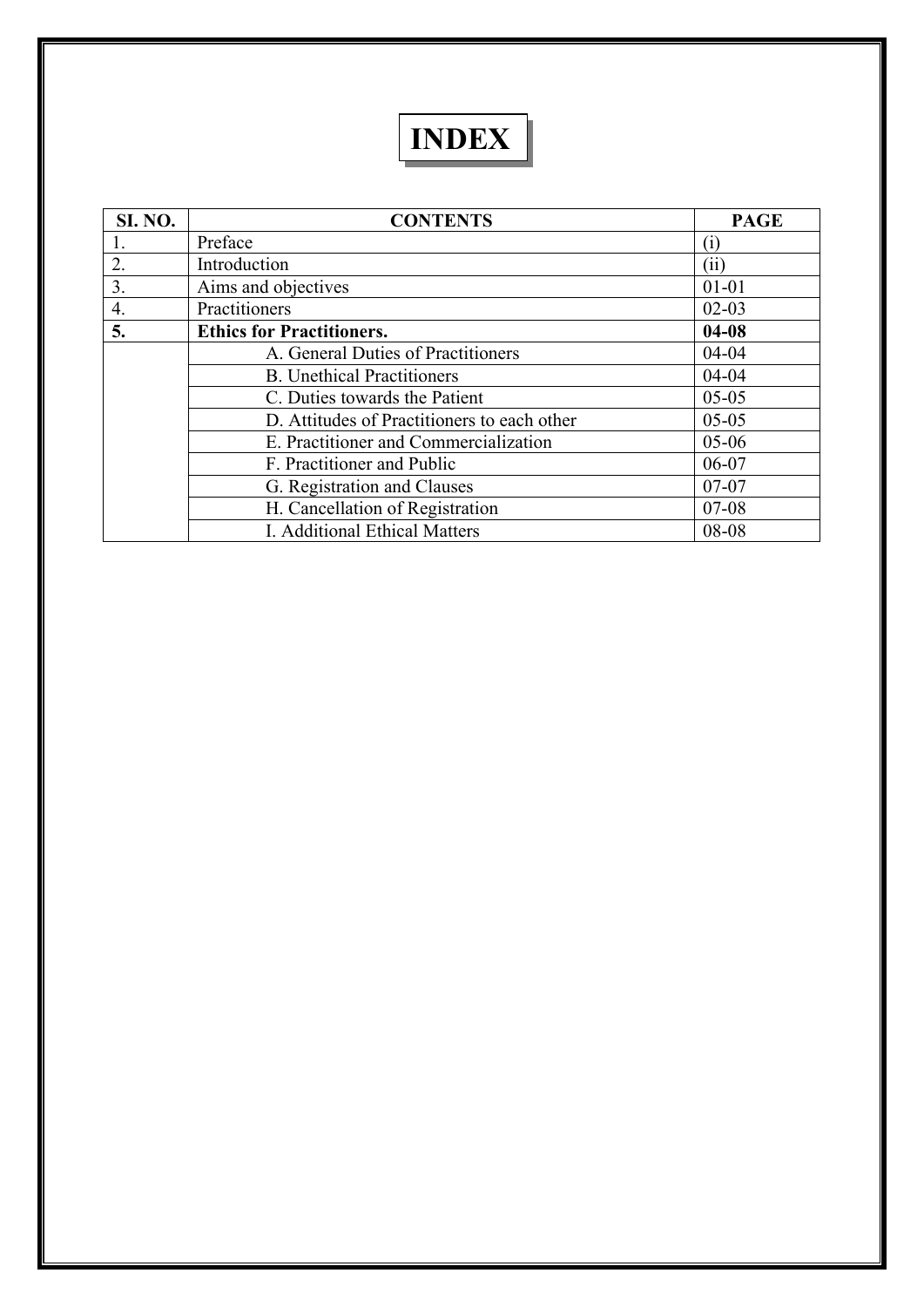# **SECTION - 1**

# **AIMS AND OBJECTIVES**

 The International Integrated Medicine Council (IIMC) was registered on 17th September 1996 under Society Registration Act XXI of 1860 by Government of Delhi. It is based on the principles of Alma-Ata Declaration to achieve the target of **Health for All (HFA)** by all possible systems of treatment modalities**.** The council is aimed to standardize the various courses of Integrated Medicine, Traditional Medicine, Alternative Medicine, Holistic Medicine, Medico-technical courses and enroll the practitioners under various groups of practices as per classification of Council. The council has long term Goal to achieve the target i.e. Health for All by 2000 Onwards". The main aims and objectives are:-

1. To integrate all available medical sciences / systems in various groups.

2. To standardize the course curriculum for various Integrated, Traditional, Alternative and Holistic Medicines.

3. To develop integrated medical education **(IME)** and training program to the students and practitioners of India and abroad

4. To promote national and international traditional systems according to their scenario in integrated manners.

5. To bridge the gap between various existing systems of treatment and healing.

6. To standardize the curriculum for community health.

7. To identify the practitioners, provide them training and arrange their registration with International Integrated Medicine Council (IIMC).

8. To encourage the research in the field of integrated medicine and practice.

9. To standard various leveled institutions, hospital and training centers in India and abroad for training of Integrated Medical Education and Health Programs (IMEP and IMHP) for benefit of mass.

10. To develop research on Cancer, AIDS and other burning problems of the day.

11. To develop global co-operation and collaboration with the institutions of similar nature.

12. To develop the curriculum for various Medico-Technical Courses (Paramedical Sciences).

13. To organize conferences, seminars, workshops of national and international levels.

14. To develop communications for assistance from national and international agencies.

15. To develop all other activities for the benefit of the council and the member countries.

16. To get the recognition of council with national and international governments and non-government organizations and councils.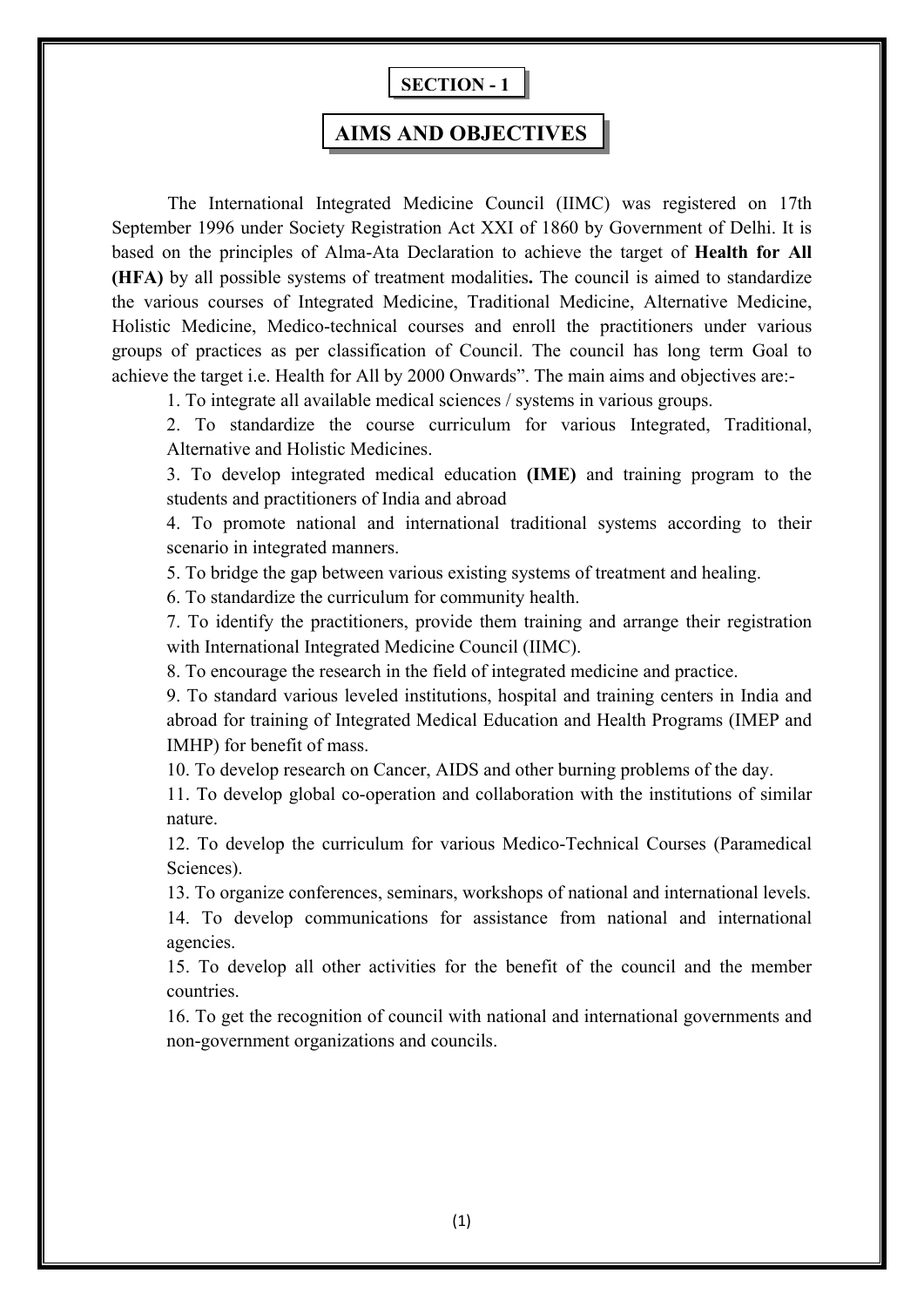

# **PRACTITIONERS**

 All those who practice any system of treatment and or healing for relief of suffering with drug and drugless therapies are called practitioners. They must be governed under certain legislation and regulation. Every country has certain regulation under the concerned government especially for modern scientific medicine. Majority of traditional medicine and healing are still having no any regulatory bodies. The practitioners are working without any registration. The World Association of Integrated Medicine (WAIM) took it in knowledge and established International Integrated Medicine Council (IIMC) on 17th September 1996 under Society Registration Act XXI of 1860 by Government of Delhi to have proper registration to their candidates.

# **TYPE OF PRACTIONERS**

 World Association of Integrated Medicine (WAIM) is main body and administrative division of entire integrated medicine activities. International Integrated Medicine Council (IIMC) has been created to register all the practitioners of various systems in related group of practice. The World Association of Integrated Medicine (WAIM) has classified the practitioner various groups which are almost in accordance to the principles of IIMC. World Association of Integrated Medicine (WAIM) and International Integrated Medicine Council (IIMC) has jointly classified the practitioner in following groups.

- Integrated Medicine Practitioners.
- Traditional Medicine Practitioners.
- Alternative Medicine Practitioners.
- Holistic Medicine Practitioners.
- Medico -Technical Practitioners.

# **DEFINITION OF PRACTITIONERS**

 According to World Association of Integrated Medicine (WAIM) and International Integrated Medicine Council (IIMC) the practitioners of various systems of treatment and healing are divided in five measure groups are defined as:

I. **Integrated Medicine Practitioner (IMP):** Those practitioners are qualified and trained in Integrated Medical System (modern and traditional medicine systems) either in India or abroad are called Integrated Medical Practitioners.

**II. Traditional Medical Practitioner (TMP):** Those practitioners are qualified and trained in Integrated Traditional Medical System (traditional medical medicine systems) either in India or abroad are called Integrated Medical Practitioners.

**III. Alternative Medicine Practitioner (AMP):** Those practitioners are qualified and trained in Integrated Alternative Medical System (alternative medicine systems and healings) either in India or abroad are called Integrated Medical Practitioners.

**IV. Holistic Medicine:** Holistic medicine is combination of divine, universal, individual contents in combination to deal the holistic body and health of an individual to enable him to streamline the divine-universal-individual connectivity (DUIC) to attain the ultimate goal of life through peaceful, blissful and fruitful life".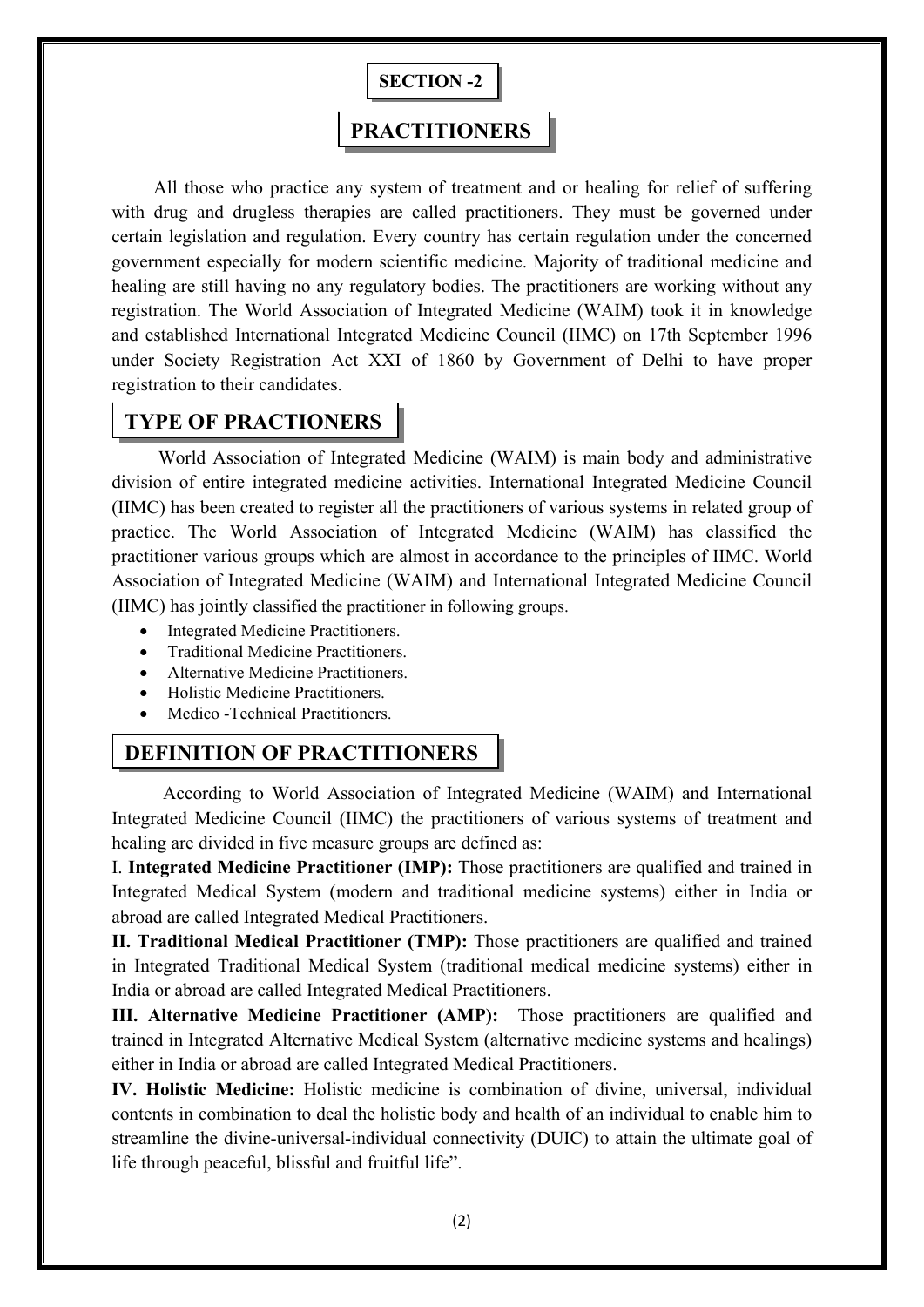**V. Medico-Technical Courses / Paramedical (MTE):** Those practitioners who are qualified and trained either in specific or integrated courses and wish to serve as paramedical staff in the hospital / clinics/ nursing homes / old age home as assistant in diagnosis, treatment, healing, rehabilitation, home health care provider and counselor are consider in this group.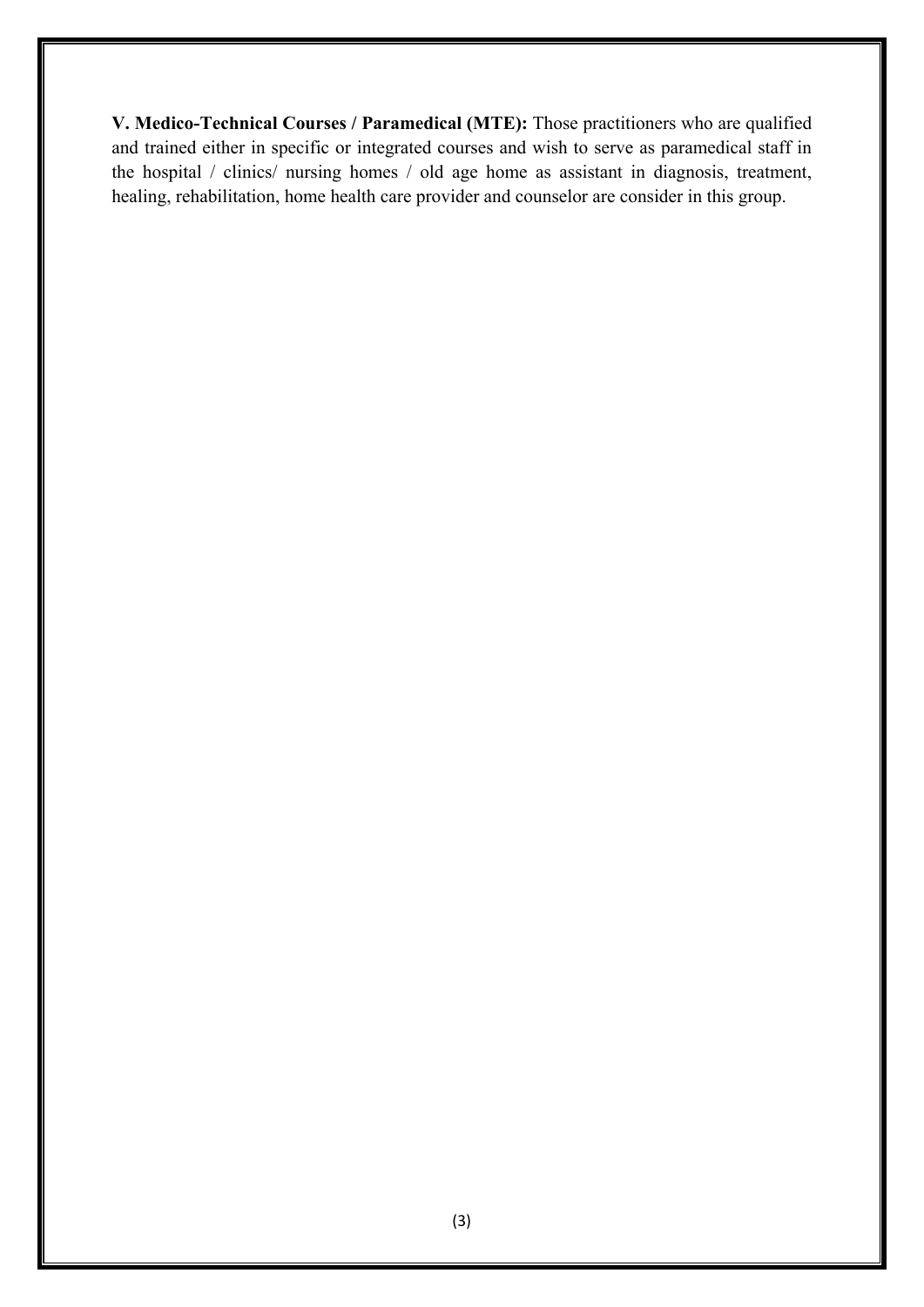# **SECTION -3**

# **ETHICS FOR PRACTITIONERS**

 In order to make it more understandable and practical, the details of the ethics of practitioners and practice have been explained under following head:

- A. General Duties and Responsibilities.
- B. Unethical Practitioner.
- C. Duties towards Patients
- D. Attitudes of Practitioners to each other.
- E. Practitioner and Commercialization.
- F. Practitioner and Public.
- G. Registration and Clauses.
- H. Cancellation of Registration
- I. Addition in Ethical Matters.

## **A. GENERAL DUTIES OF PRACTITIONERS**

 An integrated medical practitioner must confine to following applicable duties in order to maintain the ethics.

- **A- 01.** A practitioner must always maintain the highest standards of professional conduct towards both the individual and society.
- **A- 02**. A practitioner must not allow himself to be influenced merely by motives of profit.
- **A- 03**. No practitioner is allowed to weaken the physical or mental resistance of a human being, except for strictly therapeutic or prophylactic indications imposed in the interest of the patient.
- **A- 04**. A discovery by the practitioner should be published with caution in registered journals.
- **A- 05.** In case of evidence in the court of law, the practitioner should state only that which he has observed. No hearsay should be included.

### **B.UNETHICAL PRACTITIONER**

The following practices are deemed unethical:-

- **B- 01**. Self advertisement except in rare.
- **C- 02.** Copy of any prescription without the knowledge of drug and related techniques.
- **B- 03**. Taking part in any medical care which the practitioner does not have training.
- **C- 04.** To receive extra funds in connection with services rendered to patient.
- **B- 05.** Writing prescription in private formula (only known to clinic's staff).
- **C- 06.** To initiate the treatment of patient without understanding the diseases.
- **B- 07.** To receive any commission or gift from to patient.
- **C- 08.** To receive any certificate unethical institution and promoting such institution.
- **B- 09**. Criticize any practitioner or practice without having sufficient proofs.
- **B- 10**. To help any untrained practitioner to perform any procedure.
- **B- 11.** To indulge in any activity that could harm the council and profession.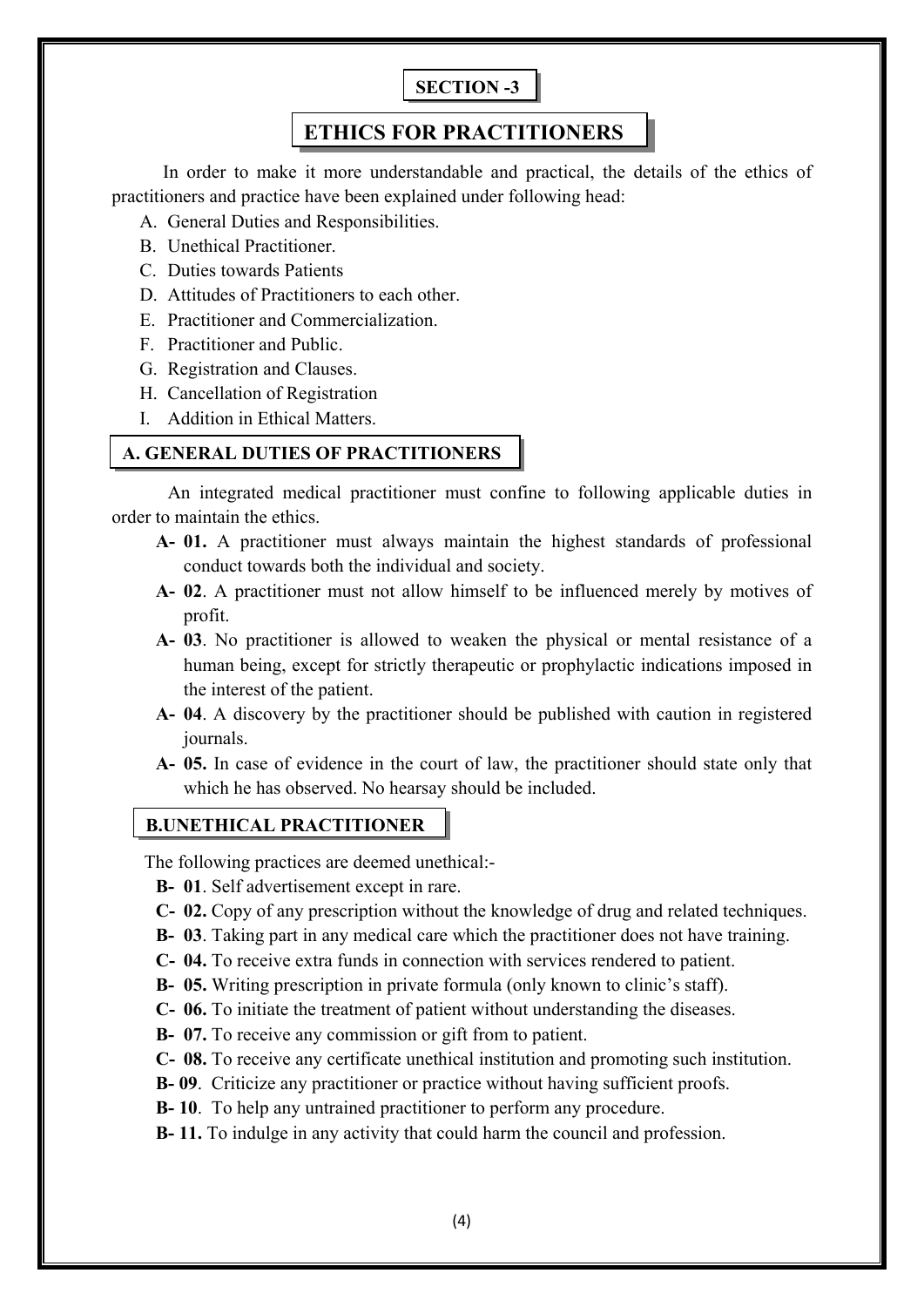### **C. DUTIES TOWARDS PATIENT**

 All the integrated medical practitioners involved in any types of practice pertaining to relief of suffering must bear the following points in the mind.

**C- 01**. A practitioner must always bear in mind the importance of preserving all life from the time of conception until death.

**C- 02.** A practitioner owes to his/her patient complete loyalty and all the resources of his therapy. Whenever the examination or treatment is beyond his capacity he should refer the patient specialized practitioner.

**C- 03**. A practitioner must maintain to his/her patient secrecy for all aspects which have been confided to him/her or which he/she knows because of the confidence expressed in him.

**C- 04.** A practitioner must give the necessary treatment in an emergency within his reach; the serious and critical patient must be referring to Specialized / Competent Center.

**C- 05.** Every patient has the right to expect a complete and thorough examination of his disorder so accurate records should be kept.

**C- 06.** A practitioner must explain the condition of the patient (prognosis) to the reliable person in his/her family but not to the patient.

**D- 07.** A practitioner should regularly improve his knowledge and skills through:

- Study,
- Discussions.
- Conferences.
- Seminars,
- Workshops / Skill develop programs / Continuing Education.

# **D. ATTITUDES OF PRACTITIONERS TO EACH OTHER**

 All the integrated medical practitioners must have positive attitudes towards their colleague's practitioners any streams of medical practices. To maintain the ethic the practitioner must bear following points in their mind:

- **D- 01.** A practitioner must behave towards his colleague to create mutual trust.
- **D- 02.** A practitioner must not entice patients in any way.
- **D- 03.** A practitioner must observe all the principles and guidelines laid down by International Integrated Medicine Council.
- **D- 04.** A practitioner must help his colleagues in all exigencies of profession
- **E- 05.** A practitioner must appreciate innovative works of his/her colleagues.
- **F- 06.** A practitioner must not criticize his/her colleagues.

# **E. PRACTITIONERS AND COMMERCIALISATION**

 The integrated medical practitioners are advised to keep away from the commercialization of their practice and services in order to maintain the ethics. To keep away practitioner must bear following points in their mind: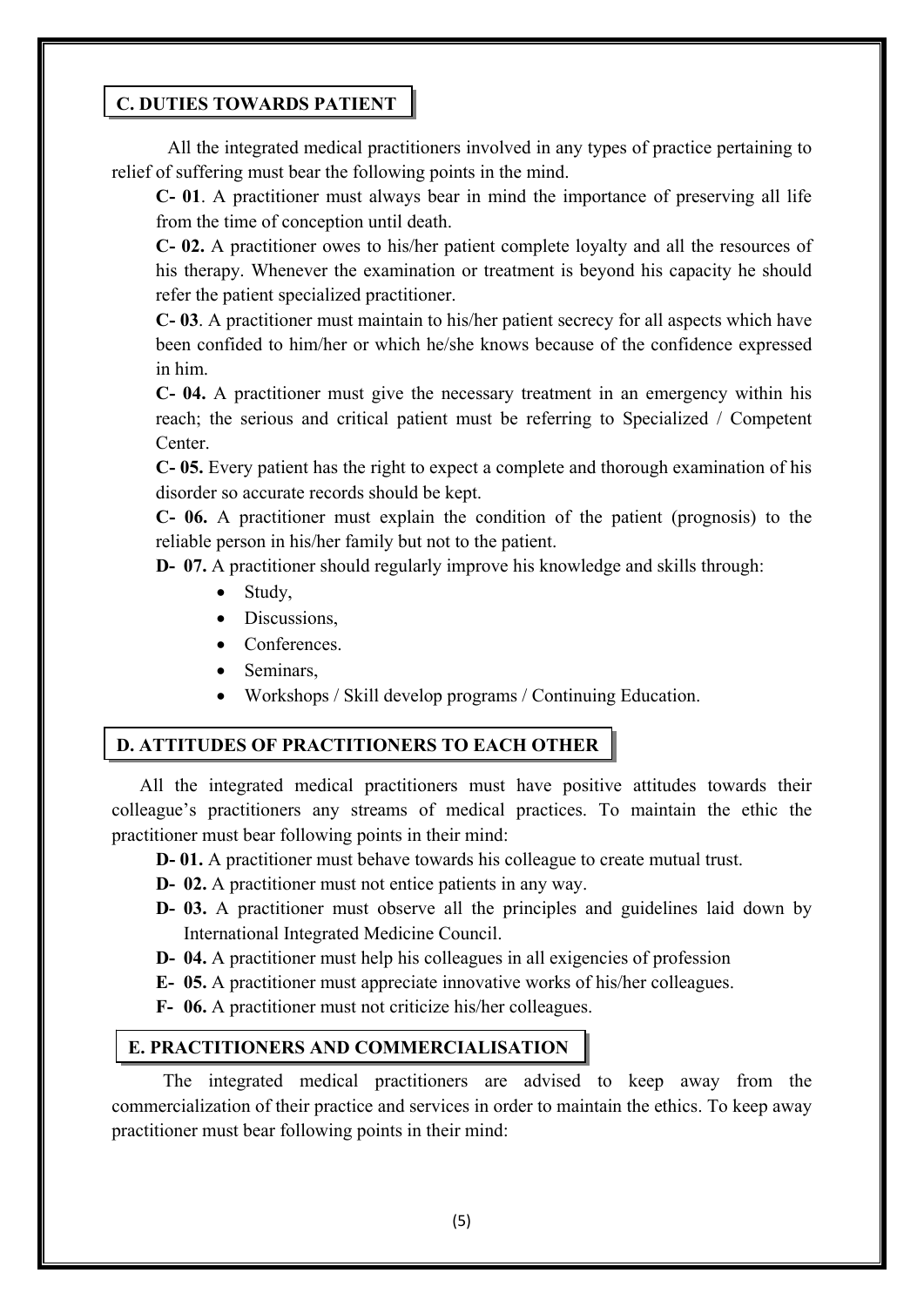**E- 01**. A general ethical principle is that the integrated medical practitioner should not associate himself with commerce or business in such a way which can influence or affect the attitude towards the treatment of the patient.

**E- 02.** Practitioners should not use / sanction the quotation of an extract from any publication or report for the purpose of the trade / business without the written authority/ permission of International Integrated Medicine Council.

## **F. PRACTITITONER AND PUBLIC**

 All the integrated medical practitioners are advised to follow the following under mentioned instructions in order to keep high ethical values to the profession as well as for the welfare of public.

**F- 01**. A practitioner should not attempt to advertise himself except by proficiency and by skill and success in his practice.

**F- 02.** It is unethical for a member to put an advertisement in the public press, except in the following circumstances.

- On starting practice.
- On changing the address.
- On temporary absence from the practice.
- On resumption of the practice.
- On succeeding to another practice.
- On entering or retiring from a partnership.
- On discontinuance of a colleague in the group practice.
- On receiving any Award

**F- 03.** The advertisement about the hours of consultation, address and telephone number may be inserted.

**F- 04.** Letters of abbreviations indicating all other qualifications specialty may be inserted.

**F- 05.** It is unethical for any member to permit his/her name to be used in any material relating to disease or their treatment published in the public press or broadcast by radio or television. Approval may be required from International Integrated Medicine Council.

**F- 06.** Interview with media on subjects relating to diseases and their treatment may be given by any member.

**F- 07.** Public lectures or addresses to lay audiences may be given on professional subject in order to promote Integrated Medicine, Traditional Medicine, Alternative Medicine, Holistic Medicine and Medico technical Courses.

**G- 08.** Every member can have his / her name plate affixed at his residence and clinic

**G- 09.** Name plates may bear the name, qualification, practice hours and a statement of specialty.

- **E- 10.** Practitioners may display the following titles related to integrated medicine and allied sciences after conferment, in addition to their clinical qualifications.
	- $\bullet$  BIMS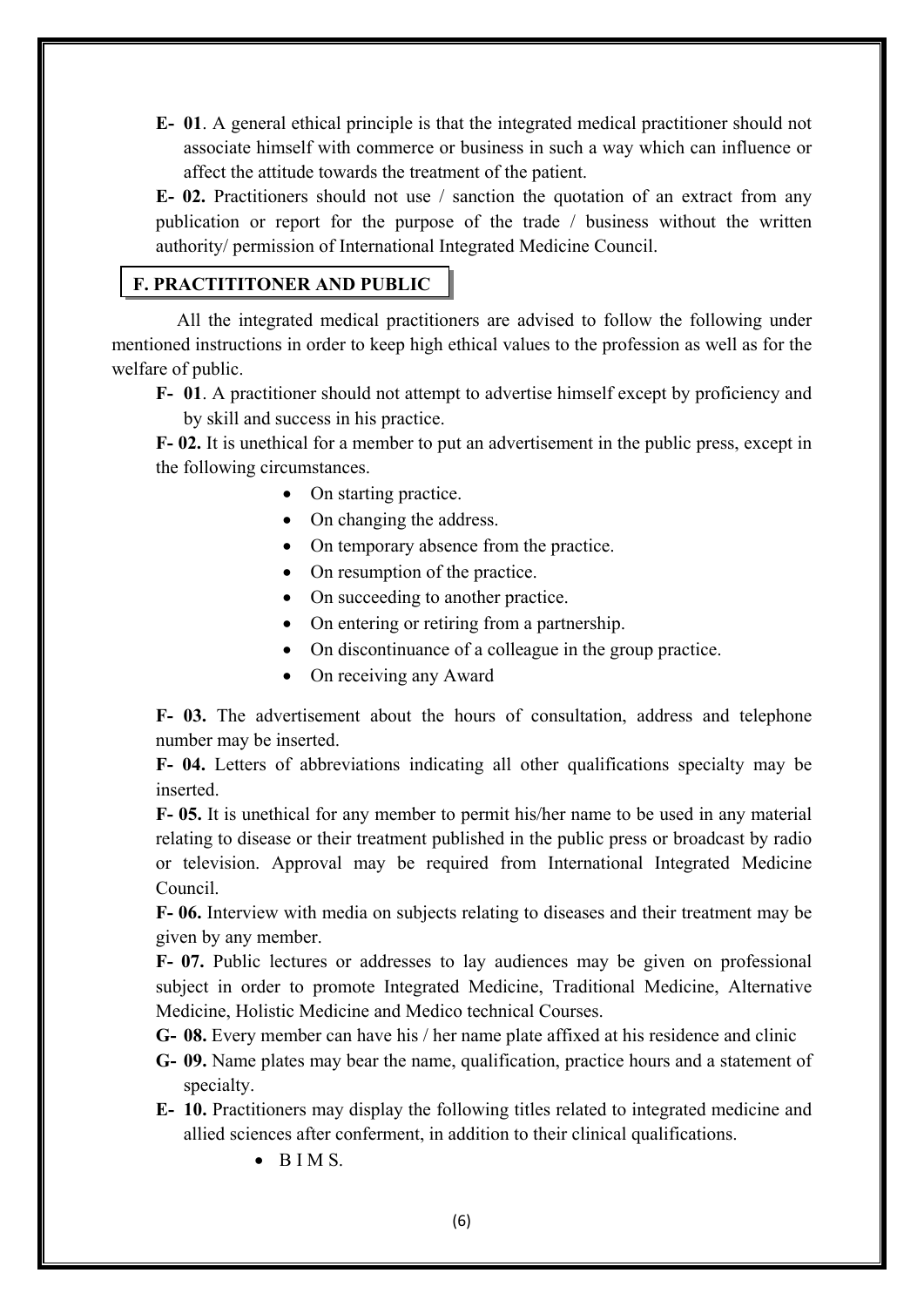- Advanced Diploma in Specialty (A D Specialty IM, TM, AM, HM).
- Diploma in Specialty- (D- Specialty IM, TM, AM, HM).
- Certificate in Specialty- (C- Specialty IM, TM, AM, HM).
- MWAIM (IM, TM, AM, HM).
- FWAIM (IM, TM, AM, HM).
- Medico Technical Education (MTE-Specialty)

**Note:** Other National and International Integrated, Traditional, Alternative and Holistic Medicine and healing and their courses for certificates, diploma, advance diploma along with memberships and fellowships can be incorporated and promoted by World Association of Integrated Medicine (WAIM) depending on its approval by both i.e. International Integrated

### **G. REGISTRATION AND CLAUSE**

Medicine Council (IIMC) and further by World Association of Integrated Medicine (WAIM).

 All practitioners of various systems of practices are given registration under following clauses depending on the eligibility, qualification and training as finalized by International Integrated Medicine Council (IIMC).

**G- 01**. **Integrated Medicine (IM):** Those practitioners who are qualified and trained in the integrated system (modern and traditional systems of the country) are awarded registration as **IM No………**

**G- 02**. **Integrated Traditional Medicine (TM):** Those practitioners who are qualified and trained in the integrated traditional systems are awarded registration as **TM No………**

**G- 03. Integrated Alternative Medicine (AM):** Those practitioners who are qualified and trained in integrated alternative systems are awarded registration as **A M No…..**

**G- 04. Integrated Holistic Medicine (HM):** Those practitioners who are qualified and trained in integrated holistic systems are awarded registration as **HM No…….** 

**G- 05. Medico-Technical Courses / Paramedical (MTE):** Those practitioners who are qualified and trained either in specific or integrated course and wish to serve as paramedical staff in the hospital / clinics/ nursing homes / old age home as assistant in diagnosis, treatment, healing, rehabilitation, home health care provider and counselor are awarded registration as **MTE No……..** 

### **H. CANCELLATION OF REGISTRATION**

 The cancellation of registration of any candidate is big black spot on the candidate (punishment). The practitioners of integrated medical are advised to keep the following under mentioned instructions in their mind in order to keep high ethical values of the profession.

**H- 01.** Any member, whose name has been removed from the Medical Register of country by reasons by conviction or bad conduct in a professional respect, shall cease to be a member of International Integrated Medicine Council.